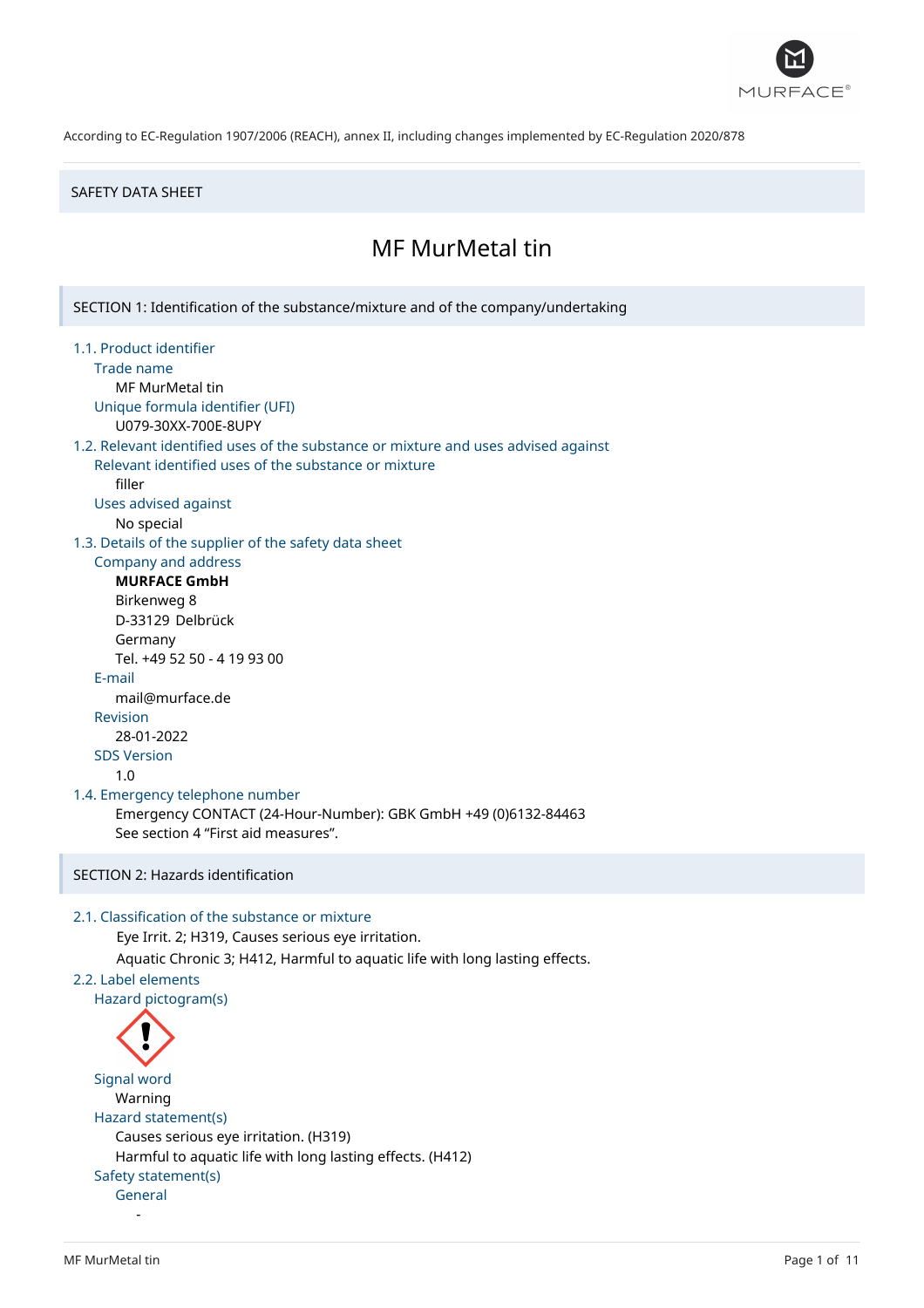

### Prevention Avoid release to the environment. (P273)

Wear eye protection/protective gloves/protective clothing. (P280)

# Response

Collect spillage. (P391)

If eye irritation persists: Get medical advice/attention. (P337+P313)

### Storage

### - Disposal

-

# Hazardous substances

No special

# 2.3. Other hazards

### Additional labelling

EUH208, Contains Mixture of 5-chloro-2-methyl-2H-isothiazol-3-one and 2-methyl-2H-isothiazol-3-one (3:1). May produce an allergic reaction.

# Additional warnings

This mixture/product does not contain any substances considered to meet the criteria classifying them as PBT and/or vPvB.

# SECTION 3: Composition/information on ingredients

# 3.2. Mixtures

| Product/substance                                   | Identifiers             | % w/w    | Classification                                         | Note |
|-----------------------------------------------------|-------------------------|----------|--------------------------------------------------------|------|
| Copper                                              | CAS No.: 7440-50-8      | $1 - 3%$ | Aquatic Acute 1, H400 (M=1)<br>Aquatic Chronic 3, H412 |      |
|                                                     | EC No.: 231-159-6       |          |                                                        |      |
|                                                     | REACH: 1-2119480154-42  |          |                                                        |      |
|                                                     | Index No.:              |          |                                                        |      |
| Alcohols, C12-14,<br>ethoxylated                    | CAS No.: 68439-50-9     | $1 - 3%$ | Acute Tox. 4, H302<br>Eye Dam. 1, H318                 |      |
|                                                     | EC No.: 500-213-3       |          | Aquatic Chronic 3, H412                                |      |
|                                                     | REACH:                  |          |                                                        |      |
|                                                     | Index No.:              |          |                                                        |      |
| 1,2-benzisothiazol-3(2H)-                           | CAS No.: 2634-33-5      | < 0.05%  | Acute Tox. 4, H302                                     |      |
| one;1,2-benzisothiazolin-<br>3-one                  | EC No.: 220-120-9       |          | Skin Irrit. 2, H315<br>Skin Sens. 1, H317              |      |
|                                                     | REACH:                  |          | Eye Dam. 1, H318<br>Aquatic Acute 1, H400 (M=10)       |      |
|                                                     | Index No.: 613-088-00-6 |          |                                                        |      |
| Ethanol, 2,2'-iminobis-, N-<br>C12-18-alkyl derivs. | CAS No.: 71786-60-2     | < 0.05%  | Acute Tox. 4, H302                                     |      |
|                                                     | EC No.: 276-014-8       |          | Skin Corr. 1C, H314<br>Repr. 2, H361                   |      |
|                                                     |                         |          | Aquatic Acute 1, H400 (M=10)                           |      |
|                                                     | REACH:                  |          | Aquatic Chronic 1, H410 (M=10)                         |      |
|                                                     | Index No.:              |          |                                                        |      |
| Mixture of 5-chloro-2-                              | CAS No.: 55965-84-9     | < 0.05%  | Acute Tox. 3, H301                                     |      |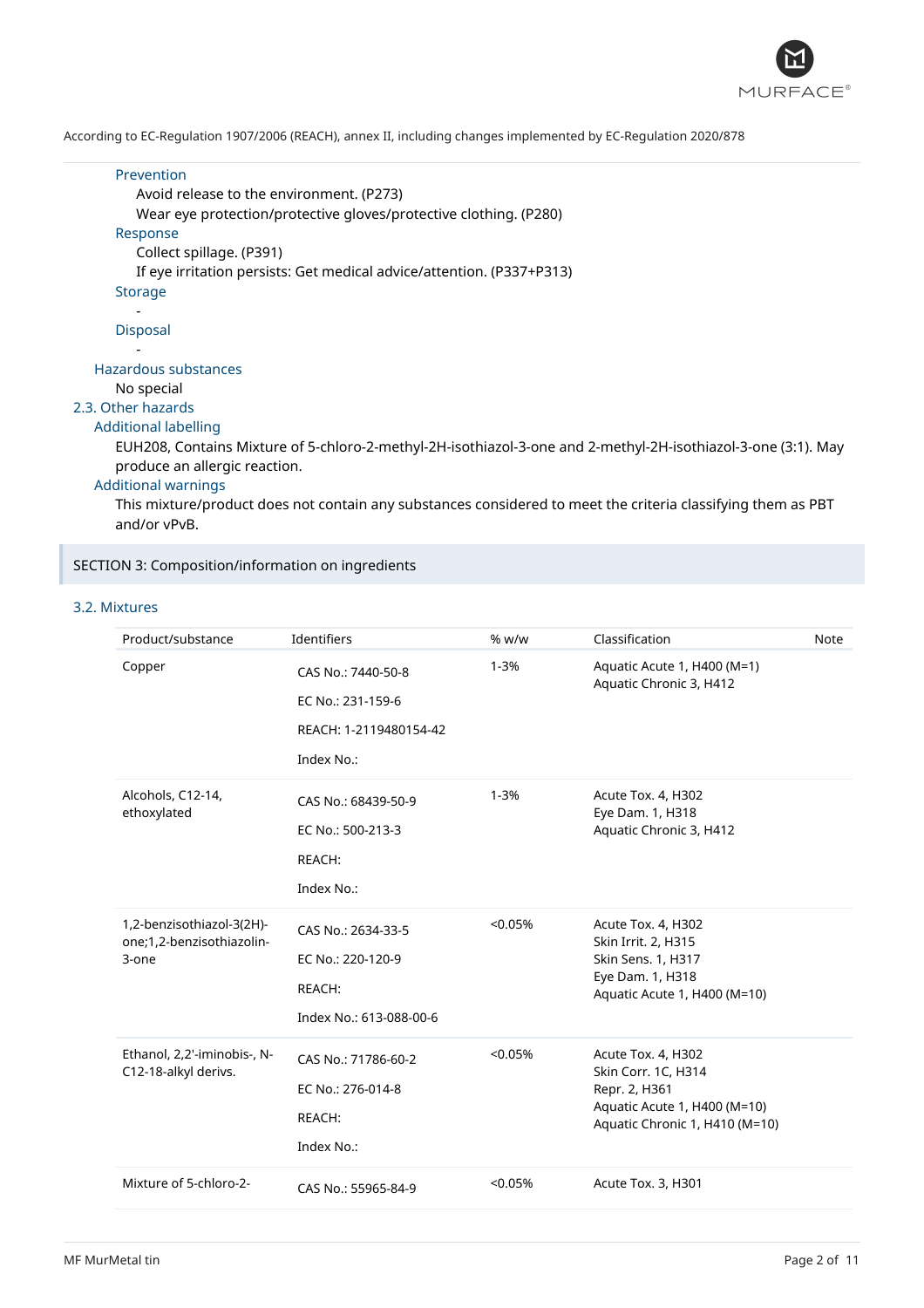

methyl-2H-isothiazol-3 one and 2-methyl-2Hisothiazol-3-one (3:1)

EC No.: 911-418-6 REACH:

Index No.:

Acute Tox. 2, H310 Skin Corr. 1C, H314 Skin Sens. 1A, H317 Eye Dam. 1, H318 Acute Tox. 2, H330 Aquatic Acute 1, H400 (M=100) Aquatic Chronic 1, H410 (M=100) EUH071

-----

See full text of H-phrases in section 16. Occupational exposure limits are listed in section 8, if these are available. Other information

No special

# SECTION 4: First aid measures

### 4.1. Description of first aid measures

#### General information

In the case of accident: Contact a doctor or casualty department – take the label or this safety data sheet. Contact a doctor if in doubt about the injured person's condition or if the symptoms persist. Never give an unconscious person water or other drink.

### Inhalation

Upon breathing difficulties or irritation of the respiratory tract: Bring the person into fresh air and stay with him/her.

### Skin contact

IF ON SKIN: Wash with plenty of water and soap.

Remove contaminated clothing and shoes. Ensure to wash exposed skin thoroughly with water and soap. DO NOT use solvents or thinners.

If skin irritation occurs: Get medical advice/attention.

### Eye contact

Upon irritation of the eye: Remove contact lenses. Flush eyes immediately with plenty of water or isotonic water (20-30°C) for at least 5 minutes and continue until irritation stops. Make sure to flush under upper and lower eyelids. If irritation continues, contact a doctor. Continue flushing during transport.

### Ingestion

Provide plenty of water for the person to drink and stay with him/her. In case of malaise, seek medical advice immediately and bring the safety data sheet or label from the product. Do not induce vomiting, unless recommended by the doctor. Have the victim lean forward with head down to avoid inhalation of- or choking on vomited material.

#### Burns

Not applicable

### 4.2. Most important symptoms and effects, both acute and delayed

This product contains substances that may trigger an allergic reaction to predisposed persons. Irritation effects: This product contains substances, which may cause irritation upon exposure to skin, eyes or lungs. Exposure may result in an increased absorption potential of other hazardous substances at the area of exposure.

### 4.3. Indication of any immediate medical attention and special treatment needed

If eye irritation persists: Get medical advice/attention.

# Information to medics

Bring this safety data sheet or the label from this product.

#### SECTION 5: Firefighting measures

#### 5.1. Extinguishing media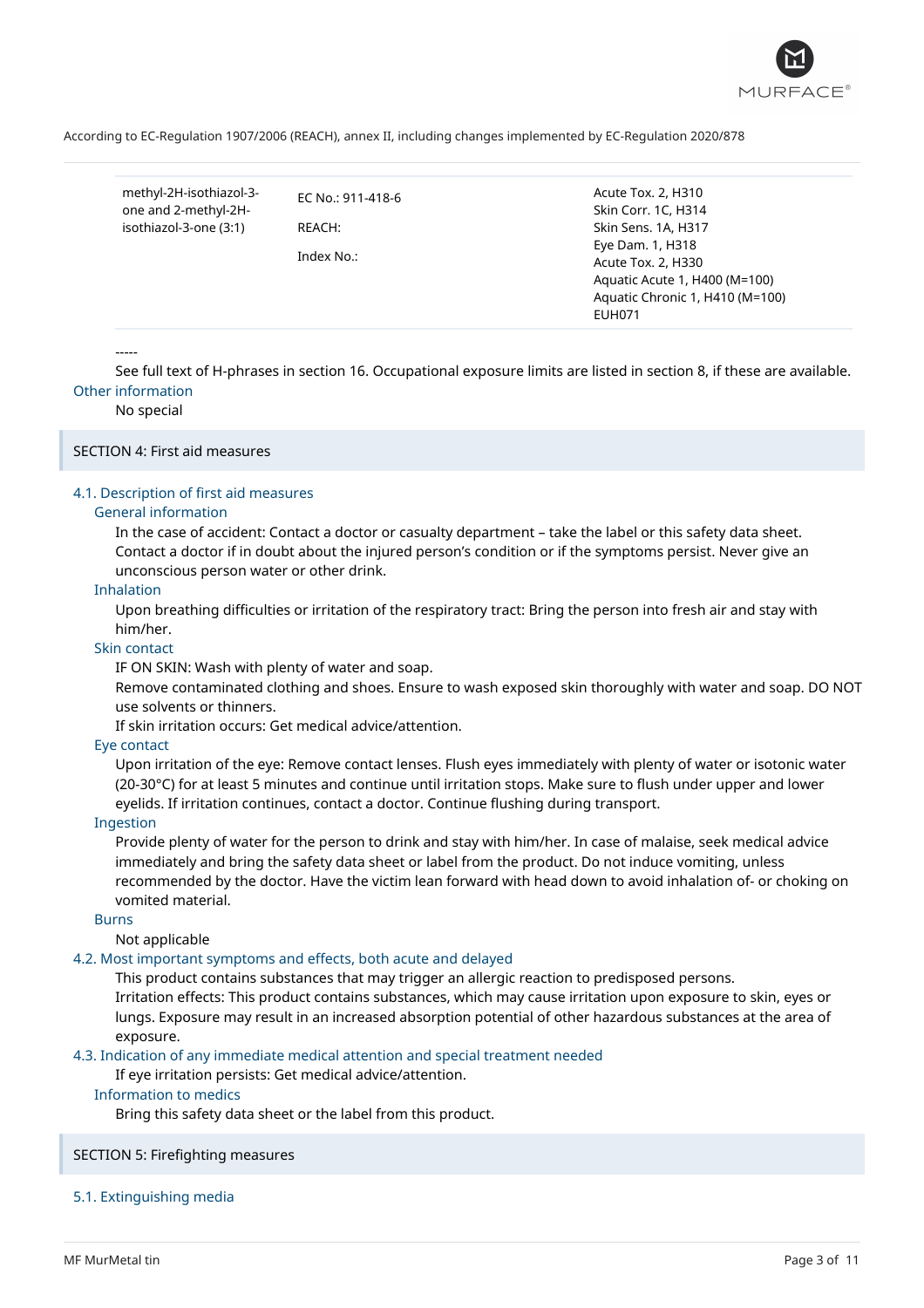

Suitable extinguishing media: Alcohol-resistant foam, carbon dioxide, powder, water mist.

Unsuitable extinguishing media: Waterjets should not be used, since they can spread the fire.

### 5.2. Special hazards arising from the substance or mixture

Fire will result in dense smoke. Exposure to combustion products may harm your health. Closed containers, which are exposed to fire, should be cooled with water. Do not allow fire-extinguishing water to enter the sewage system and nearby surface waters.

If the product is exposed to high temperatures, e.g. in the event of fire, dangerous decomposition compounds are produced. These are:

Carbon oxides (CO / CO2).

### 5.3. Advice for firefighters

Wear self-contained breathing apparatus and protective clothing to prevent contact. Upon direct exposure contact The National Poisons Information Service (dial 111, 24 h service) in order to obtain further advice.

SECTION 6: Accidental release measures

# 6.1. Personal precautions, protective equipment and emergency procedures

No specific requirements

### 6.2. Environmental precautions

Avoid discharge to lakes, streams, sewers, etc. In the event of leakage to the surroundings, contact local environmental authorities.

# 6.3. Methods and material for containment and cleaning up

Use sand, earth, vermiculite, diatomaceous earth to contain and collect non-combustible absorbent materials and place in container for disposal, according to local regulations.

To the extent possible cleaning is performed with normal cleaning agents. Avoid use of solvents.

# 6.4. Reference to other sections

See section 13 on "Disposal considerations" in regard of handling of waste.

See section 8 "Exposure controls/personal protection" for protective measures.

### SECTION 7: Handling and storage

### 7.1. Precautions for safe handling

It is recommended to install waste collection trays in order to prevent emissions to the waste water system and surrounding environment.

Smoking, drinking and consumption of food is not allowed in the work area.

See section 8 "Exposure controls/personal protection" for information on personal protection.

### 7.2. Conditions for safe storage, including any incompatibilities

Containers that have been opened must be carefully resealed and kept upright to prevent leakage.

# Recommended storage material

Keep only in original packaging.

# Storage temperature

Dry, cool and well ventilated

### Incompatible materials

Strong acids, strong bases, strong oxidizing agents, and strong reducing agents.

### 7.3. Specific end use(s)

This product should only be used for applications quoted in section 1.2

### SECTION 8: Exposure controls/personal protection

### 8.1. Control parameters

No substances are listed in the national list of substances with an occupational exposure limit.

### DNEL

No data available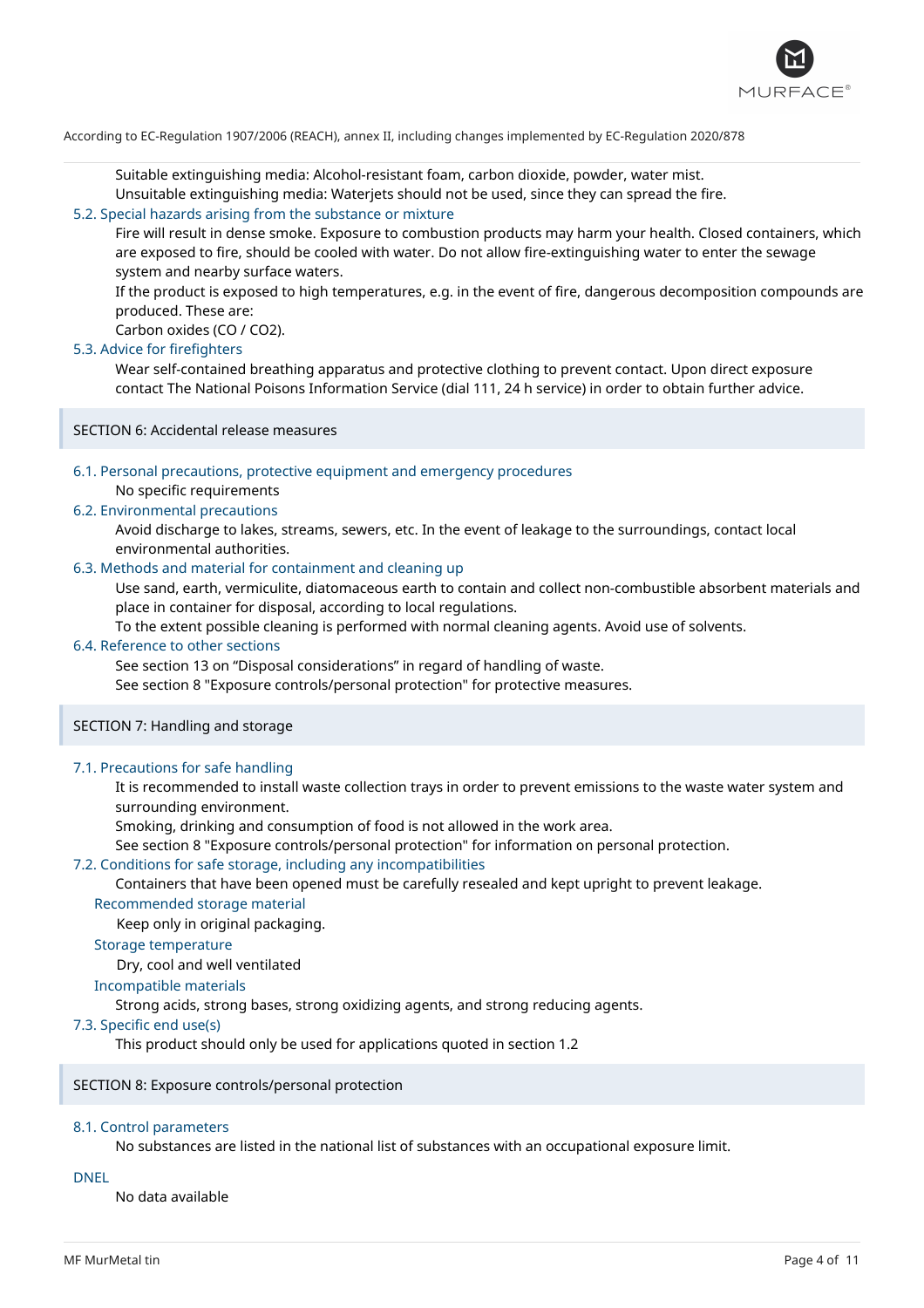

| <b>PNFC</b> |                                                                                        |                         |                             |                                                                                                              |  |
|-------------|----------------------------------------------------------------------------------------|-------------------------|-----------------------------|--------------------------------------------------------------------------------------------------------------|--|
|             | No data available                                                                      |                         |                             |                                                                                                              |  |
|             | 8.2. Exposure controls                                                                 |                         |                             |                                                                                                              |  |
|             | Control is unnecessary if the product is used as intended.                             |                         |                             |                                                                                                              |  |
|             | <b>General recommendations</b>                                                         |                         |                             |                                                                                                              |  |
|             | Smoking, drinking and consumption of food is not allowed in the work area.             |                         |                             |                                                                                                              |  |
|             | <b>Exposure scenarios</b>                                                              |                         |                             |                                                                                                              |  |
|             | There are no exposure scenarios implemented for this product.                          |                         |                             |                                                                                                              |  |
|             | <b>Exposure limits</b>                                                                 |                         |                             |                                                                                                              |  |
|             | Occupational exposure limits have not been defined for the substances in this product. |                         |                             |                                                                                                              |  |
|             | Appropriate technical measures                                                         |                         |                             |                                                                                                              |  |
|             | Apply standard precautions during use of the product. Avoid inhalation of vapours.     |                         |                             |                                                                                                              |  |
|             | <b>Hygiene measures</b>                                                                |                         |                             |                                                                                                              |  |
|             |                                                                                        |                         |                             | In between use of the product and at the end of the working day all exposed areas of the body must be washed |  |
|             | thoroughly. Always wash hands, forearms and face.                                      |                         |                             |                                                                                                              |  |
|             | Measures to avoid environmental exposure                                               |                         |                             |                                                                                                              |  |
|             | No specific requirements                                                               |                         |                             |                                                                                                              |  |
|             | Individual protection measures, such as personal protective equipment                  |                         |                             |                                                                                                              |  |
|             | Generally                                                                              |                         |                             |                                                                                                              |  |
|             | Use only CE marked protective equipment.                                               |                         |                             |                                                                                                              |  |
|             | No specific requirements                                                               |                         |                             |                                                                                                              |  |
|             | <b>Respiratory Equipment</b>                                                           |                         |                             |                                                                                                              |  |
|             | No specific requirements                                                               |                         |                             |                                                                                                              |  |
|             | Skin protection                                                                        |                         |                             |                                                                                                              |  |
|             | Recommended                                                                            | Type/Category           |                             | Standards                                                                                                    |  |
|             |                                                                                        |                         |                             |                                                                                                              |  |
|             | Dedicated work clothing<br>should be worn. Wear a                                      |                         |                             |                                                                                                              |  |
|             | protective suit in the                                                                 |                         |                             |                                                                                                              |  |
|             | event of prolonged                                                                     |                         |                             |                                                                                                              |  |
|             | periods of work with the                                                               |                         |                             |                                                                                                              |  |
|             | product.                                                                               |                         |                             |                                                                                                              |  |
|             | Hand protection                                                                        |                         |                             |                                                                                                              |  |
|             | Material                                                                               | Glove thickness<br>(mm) | Breakthrough time<br>(min.) | Standards                                                                                                    |  |
|             |                                                                                        |                         |                             |                                                                                                              |  |

| <b>IVIGLEI IGI</b> | <b>QIOVE LITILATIESS</b><br>(mm) | <b>DI CANUTI VUYIT UITIC</b><br>(min.) | stanuarus                         |                 |
|--------------------|----------------------------------|----------------------------------------|-----------------------------------|-----------------|
| Nitrile            | 0.4                              | > 240                                  | EN374-2, EN374-3,<br><b>EN388</b> | $m_{\tilde{z}}$ |

# Eye protection

| Type                                 | <b>Standards</b> |   |
|--------------------------------------|------------------|---|
| Safety glasses with side<br>shields. | EN166            | ╰ |

# SECTION 9: Physical and chemical properties

9.1. Information on basic physical and chemical properties

Physical state Paste

Colour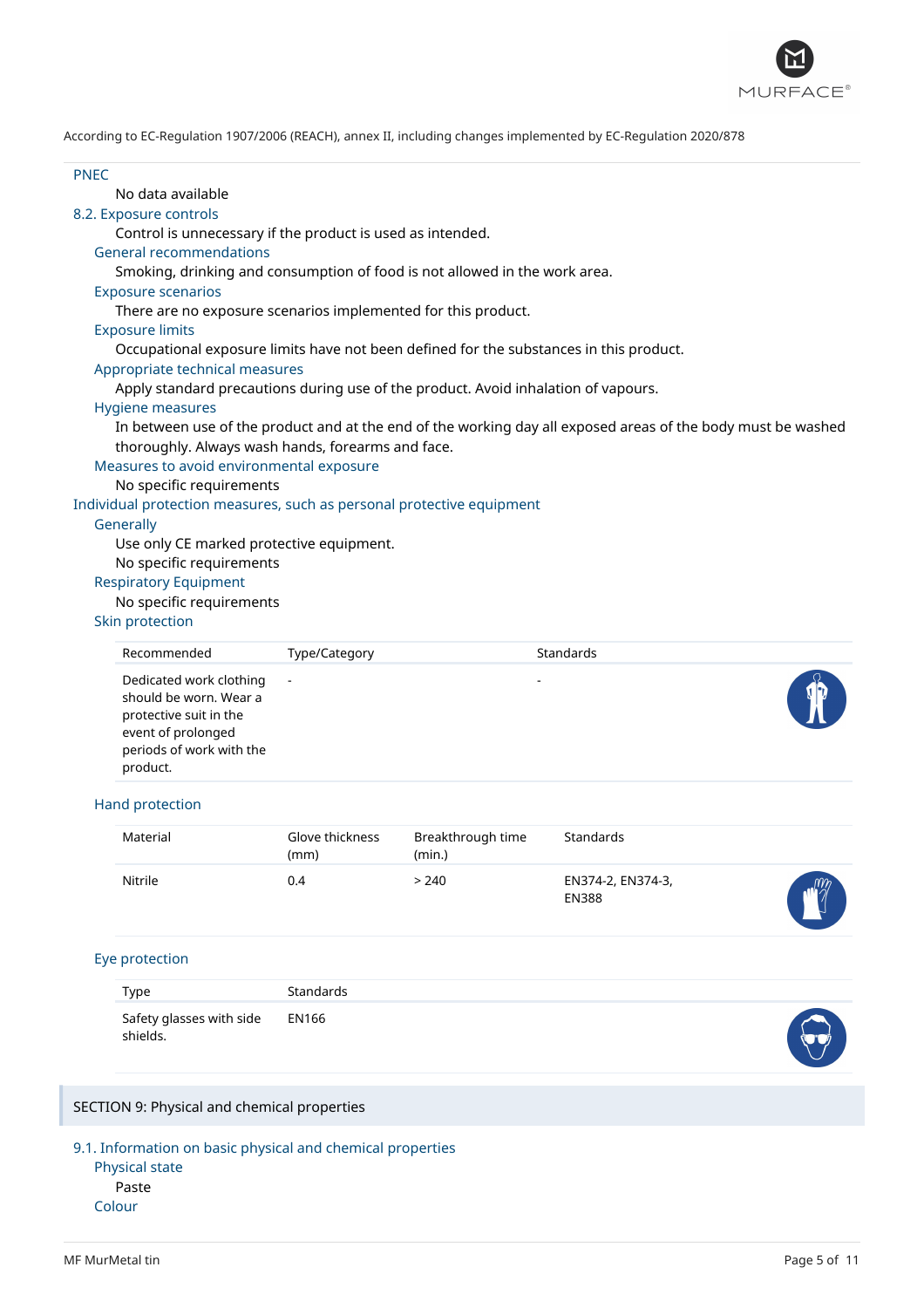

| Gray<br>Odour / Odour threshold<br>Faint                                                                                                   |
|--------------------------------------------------------------------------------------------------------------------------------------------|
| pH<br>Testing not relevant or not possible due to nature of the product.                                                                   |
| Density (g/cm <sup>3</sup> )<br>3.8 (20 $^{\circ}$ C)<br>Kinematic viscosity                                                               |
| Testing not relevant or not possible due to nature of the product.<br><b>Particle characteristics</b>                                      |
| Testing not relevant or not possible due to nature of the product.<br>Phase changes                                                        |
| Melting point/Freezing point (°C)<br>Testing not relevant or not possible due to nature of the product.                                    |
| Boiling point (°C)<br>Testing not relevant or not possible due to nature of the product.                                                   |
| Vapour pressure<br>Testing not relevant or not possible due to nature of the product.                                                      |
| Relative vapour density<br>Testing not relevant or not possible due to nature of the product.                                              |
| Decomposition temperature (°C)<br>Testing not relevant or not possible due to nature of the product.<br>Data on fire and explosion hazards |
| Flash point (°C)<br>100 °C                                                                                                                 |
| Ignition (°C)<br>Testing not relevant or not possible due to nature of the product.<br>Auto flammability (°C)                              |
| Testing not relevant or not possible due to nature of the product.<br>Lower and upper explosion limit (% v/v)                              |
| Testing not relevant or not possible due to nature of the product.<br>Solubility                                                           |
| Solubility in water<br>Testing not relevant or not possible due to nature of the product.<br>n-octanol/water coefficient                   |
| Testing not relevant or not possible due to nature of the product.<br>Solubility in fat (g/L)                                              |
| Testing not relevant or not possible due to nature of the product.<br>9.2. Other information                                               |
| Other physical and chemical parameters<br>No data available                                                                                |
| SECTION 10: Stability and reactivity                                                                                                       |
| 10.1. Reactivity<br>No data available                                                                                                      |
| 10.2. Chemical stability<br>The product is stable under the conditions, noted in section 7 "Handling and storage".                         |
| 10.3. Possibility of hazardous reactions<br>No special                                                                                     |
| 10.4. Conditions to avoid<br>No special                                                                                                    |
| 10.5. Incompatible materials<br>Strong acids, strong bases, strong oxidizing agents, and strong reducing agents.                           |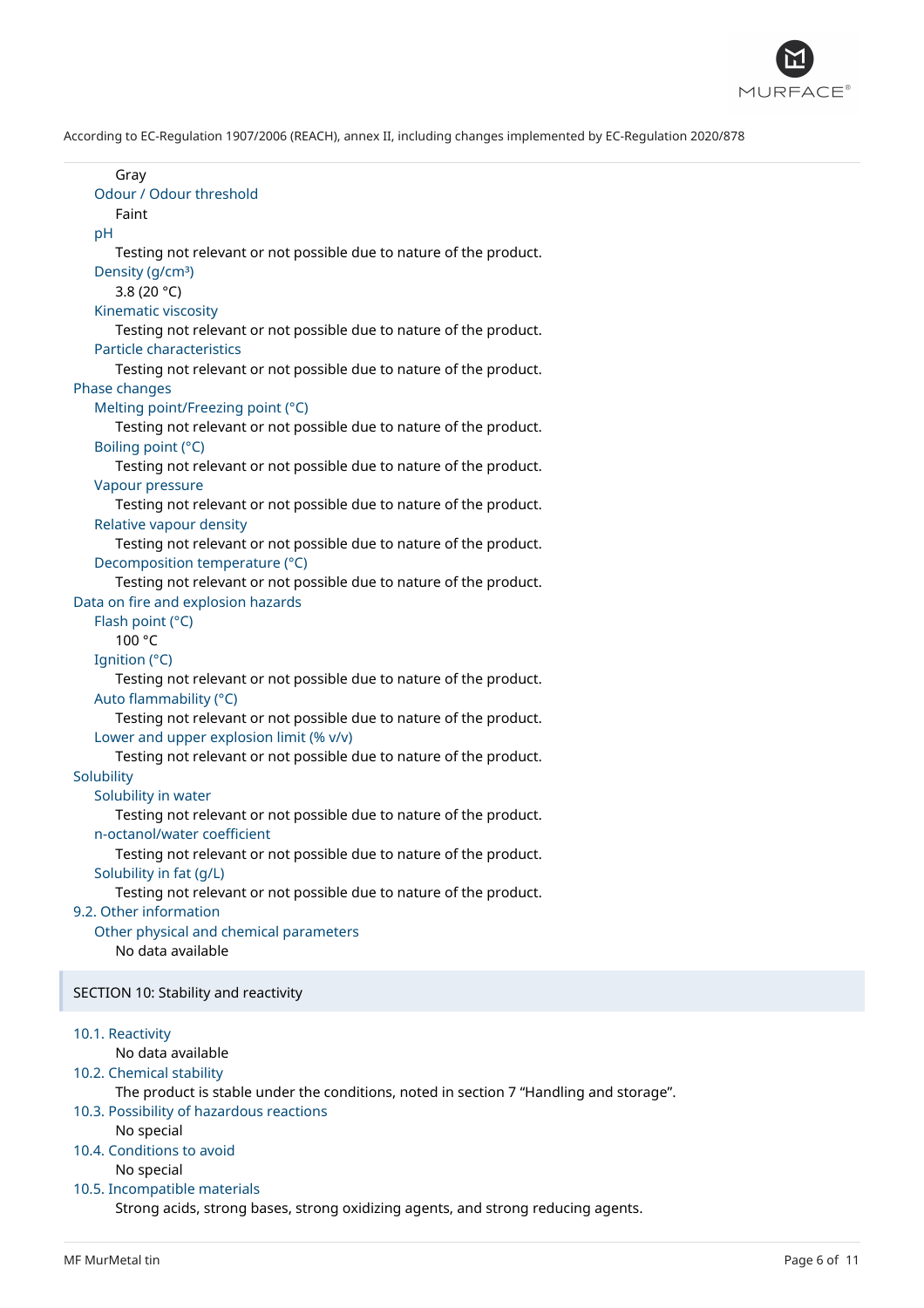

# 10.6. Hazardous decomposition products

The product is not degraded when used as specified in section 1.

# SECTION 11: Toxicological information

# 11.1. Information on hazard classes as defined in Regulation (EC) No 1272/2008 Acute toxicity

|        | Product/substance<br>Test method<br>Species                                                    | Alcohols, C12-14, ethoxylated                                                                  |  |  |  |
|--------|------------------------------------------------------------------------------------------------|------------------------------------------------------------------------------------------------|--|--|--|
|        | Route of exposure                                                                              | Oral                                                                                           |  |  |  |
|        | Test                                                                                           | <b>ATE</b>                                                                                     |  |  |  |
| Result |                                                                                                | 500 mg/kg                                                                                      |  |  |  |
|        | Other information                                                                              |                                                                                                |  |  |  |
|        | Product/substance<br>Test method                                                               | Mixture of 5-chloro-2-methyl-2H-isothiazol-3-one and 2-methyl-2H-isothiazol-3-one (3:1)        |  |  |  |
|        | Species                                                                                        | Rat                                                                                            |  |  |  |
|        | Route of exposure                                                                              | Inhalation                                                                                     |  |  |  |
|        | Test                                                                                           | LC50 (4 hours)                                                                                 |  |  |  |
|        | Result                                                                                         | $0,33$ mg/L                                                                                    |  |  |  |
|        | Other information                                                                              |                                                                                                |  |  |  |
|        | Product/substance<br>Test method                                                               | Mixture of 5-chloro-2-methyl-2H-isothiazol-3-one and 2-methyl-2H-isothiazol-3-one (3:1)<br>Rat |  |  |  |
|        | Species                                                                                        | Dermal                                                                                         |  |  |  |
|        | Route of exposure                                                                              | LD50                                                                                           |  |  |  |
|        | Test<br>Result                                                                                 | 660 mg/kg                                                                                      |  |  |  |
|        | Other information                                                                              |                                                                                                |  |  |  |
|        | Product/substance<br>Test method                                                               | Mixture of 5-chloro-2-methyl-2H-isothiazol-3-one and 2-methyl-2H-isothiazol-3-one (3:1)        |  |  |  |
|        | Species                                                                                        | Rat                                                                                            |  |  |  |
|        | Route of exposure                                                                              | Oral                                                                                           |  |  |  |
|        | Test                                                                                           | LD50                                                                                           |  |  |  |
|        | Result                                                                                         | 457 mg/kg                                                                                      |  |  |  |
|        | Other information                                                                              |                                                                                                |  |  |  |
|        | Skin corrosion/irritation<br>Serious eye damage/irritation                                     | Based on available data, the classification criteria are not met.                              |  |  |  |
|        | Causes serious eye irritation.                                                                 |                                                                                                |  |  |  |
|        | Respiratory sensitisation                                                                      |                                                                                                |  |  |  |
|        |                                                                                                | Based on available data, the classification criteria are not met.                              |  |  |  |
|        | Skin sensitisation                                                                             |                                                                                                |  |  |  |
|        | This product contains substances that may trigger an allergic reaction to predisposed persons. |                                                                                                |  |  |  |
|        | Germ cell mutagenicity                                                                         |                                                                                                |  |  |  |
|        |                                                                                                | Based on available data, the classification criteria are not met.                              |  |  |  |
|        | Carcinogenicity                                                                                |                                                                                                |  |  |  |
|        |                                                                                                | Based on available data, the classification criteria are not met.                              |  |  |  |
|        | Reproductive toxicity                                                                          |                                                                                                |  |  |  |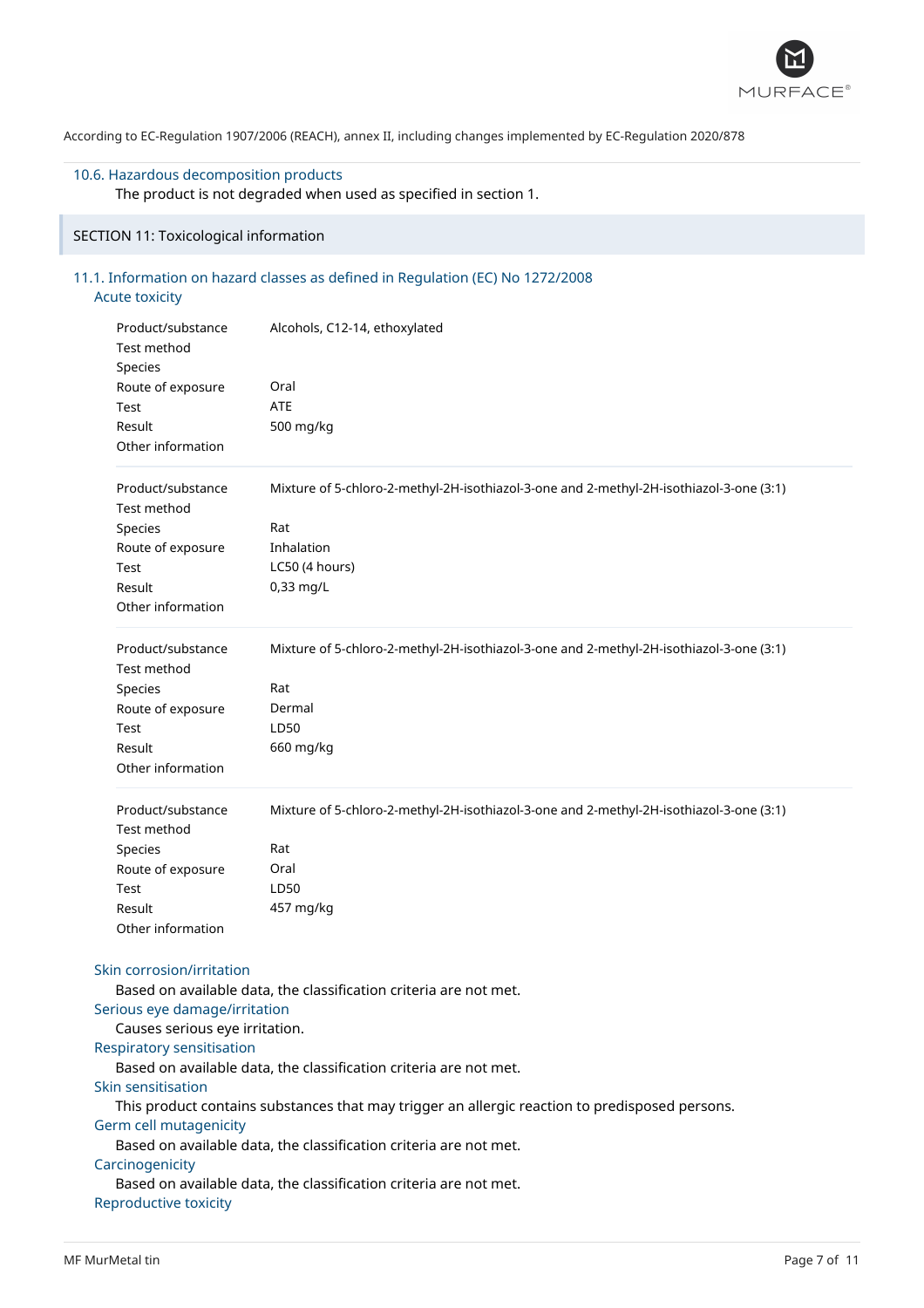

Based on available data, the classification criteria are not met.

# STOT-single exposure

Based on available data, the classification criteria are not met.

STOT-repeated exposure

Based on available data, the classification criteria are not met.

Aspiration hazard

Based on available data, the classification criteria are not met.

### 11.2. Information on other hazards

### Long term effects

Irritation effects: This product contains substances, which may cause irritation upon exposure to skin, eyes or lungs. Exposure may result in an increased absorption potential of other hazardous substances at the area of exposure.

Endocrine disrupting properties

No special

Other information

No special

SECTION 12: Ecological information

# 12.1. Toxicity

| Product/substance<br>Test method<br>Species<br>Compartment<br>Duration<br>Test<br>Result<br>Other information | Mixture of 5-chloro-2-methyl-2H-isothiazol-3-one and 2-methyl-2H-isothiazol-3-one (3:1)<br>Daphnia<br><b>NOEC</b><br>0,004 mg/L |
|---------------------------------------------------------------------------------------------------------------|---------------------------------------------------------------------------------------------------------------------------------|
| Product/substance<br>Test method                                                                              | Mixture of 5-chloro-2-methyl-2H-isothiazol-3-one and 2-methyl-2H-isothiazol-3-one (3:1)                                         |
| Species<br>Compartment<br>Duration                                                                            | Algae                                                                                                                           |
| Test                                                                                                          | <b>NOEC</b>                                                                                                                     |
| Result<br>Other information                                                                                   | 0,0012 mg/L                                                                                                                     |
| Product/substance<br>Test method                                                                              | Mixture of 5-chloro-2-methyl-2H-isothiazol-3-one and 2-methyl-2H-isothiazol-3-one (3:1)                                         |
| Species<br>Compartment                                                                                        | Algae                                                                                                                           |
| Duration                                                                                                      | 72 hours                                                                                                                        |
| Test                                                                                                          | <b>EC50</b>                                                                                                                     |
| Result                                                                                                        | 0,027 mg/L                                                                                                                      |
| Other information                                                                                             |                                                                                                                                 |
| Product/substance<br>Test method                                                                              | Mixture of 5-chloro-2-methyl-2H-isothiazol-3-one and 2-methyl-2H-isothiazol-3-one (3:1)                                         |
| Species<br>Compartment                                                                                        | Daphnia                                                                                                                         |
| Duration                                                                                                      | 48 hours                                                                                                                        |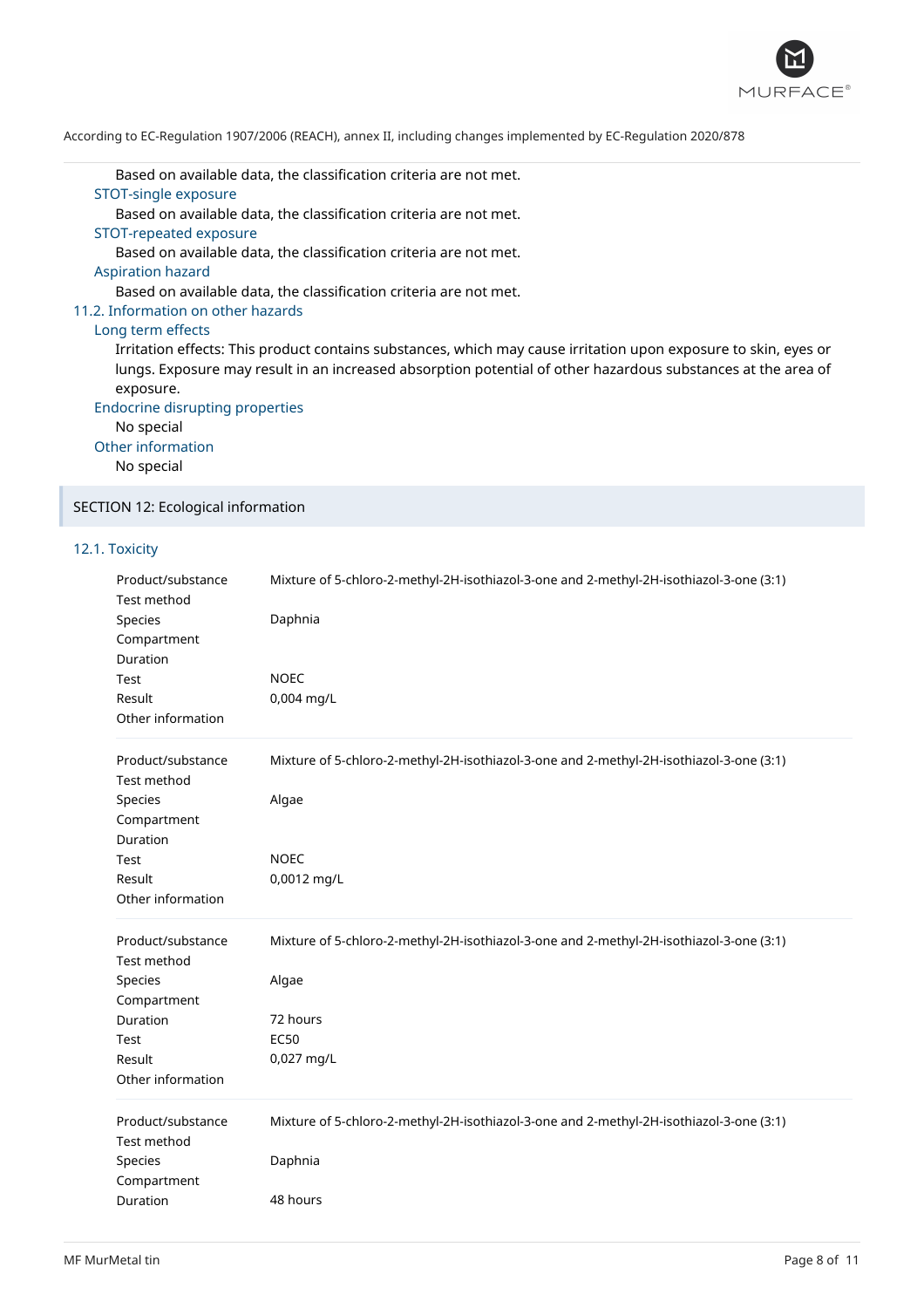

|                 | Test<br>Result<br>Other information                                                                                                                                                                                                                                                                                             | <b>EC50</b><br>$0,1$ mg/L                                                                                                                                                                                                                                                                                                                                                                             |  |
|-----------------|---------------------------------------------------------------------------------------------------------------------------------------------------------------------------------------------------------------------------------------------------------------------------------------------------------------------------------|-------------------------------------------------------------------------------------------------------------------------------------------------------------------------------------------------------------------------------------------------------------------------------------------------------------------------------------------------------------------------------------------------------|--|
|                 | Product/substance<br>Test method                                                                                                                                                                                                                                                                                                | Mixture of 5-chloro-2-methyl-2H-isothiazol-3-one and 2-methyl-2H-isothiazol-3-one (3:1)                                                                                                                                                                                                                                                                                                               |  |
|                 | Species<br>Compartment<br>Duration                                                                                                                                                                                                                                                                                              | Fish                                                                                                                                                                                                                                                                                                                                                                                                  |  |
|                 | Test<br>Result<br>Other information                                                                                                                                                                                                                                                                                             | <b>NOEC</b><br>0,098 mg/L                                                                                                                                                                                                                                                                                                                                                                             |  |
|                 | 12.2. Persistence and degradability<br>No data available<br>12.3. Bioaccumulative potential<br>No data available<br>12.4. Mobility in soil<br>No data available<br>12.5. Results of PBT and vPvB assessment<br>and/or vPvB.<br>12.6. Endocrine disrupting properties<br>No special<br>12.7. Other adverse effects<br>organisms. | This mixture/product does not contain any substances considered to meet the criteria classifying them as PBT<br>This product contains substances that are toxic to the environment. May result in adverse effects to aquatic<br>This product contains substances, which may cause adverse long-term effects to the aquatic environment.                                                               |  |
|                 | SECTION 13: Disposal considerations                                                                                                                                                                                                                                                                                             |                                                                                                                                                                                                                                                                                                                                                                                                       |  |
| <b>EWC</b> code | 13.1. Waste treatment methods<br>15 01 02<br>08 01 11*<br><b>Specific labelling</b><br>Not applicable<br><b>Contaminated packing</b>                                                                                                                                                                                            | Product is not covered by regulations on dangerous waste.<br>Dispose of contents/container to an approved waste disposal plant.<br>Regulation (EU) No 1357/2014 of 18 December 2014 on waste.<br>Plastic packaging<br>Waste paint and varnish containing organic solvents or other dangerous substances<br>Packaging containing residues of the product must be disposed of similarly to the product. |  |
|                 | SECTION 14: Transport information                                                                                                                                                                                                                                                                                               |                                                                                                                                                                                                                                                                                                                                                                                                       |  |
| <b>ADR/RID</b>  | $14.1 - 14.4.$                                                                                                                                                                                                                                                                                                                  | Not dangerous goods according to ADR, IATA and IMDG.                                                                                                                                                                                                                                                                                                                                                  |  |

Not applicable

IMDG

Not applicable MARINE POLLUTANT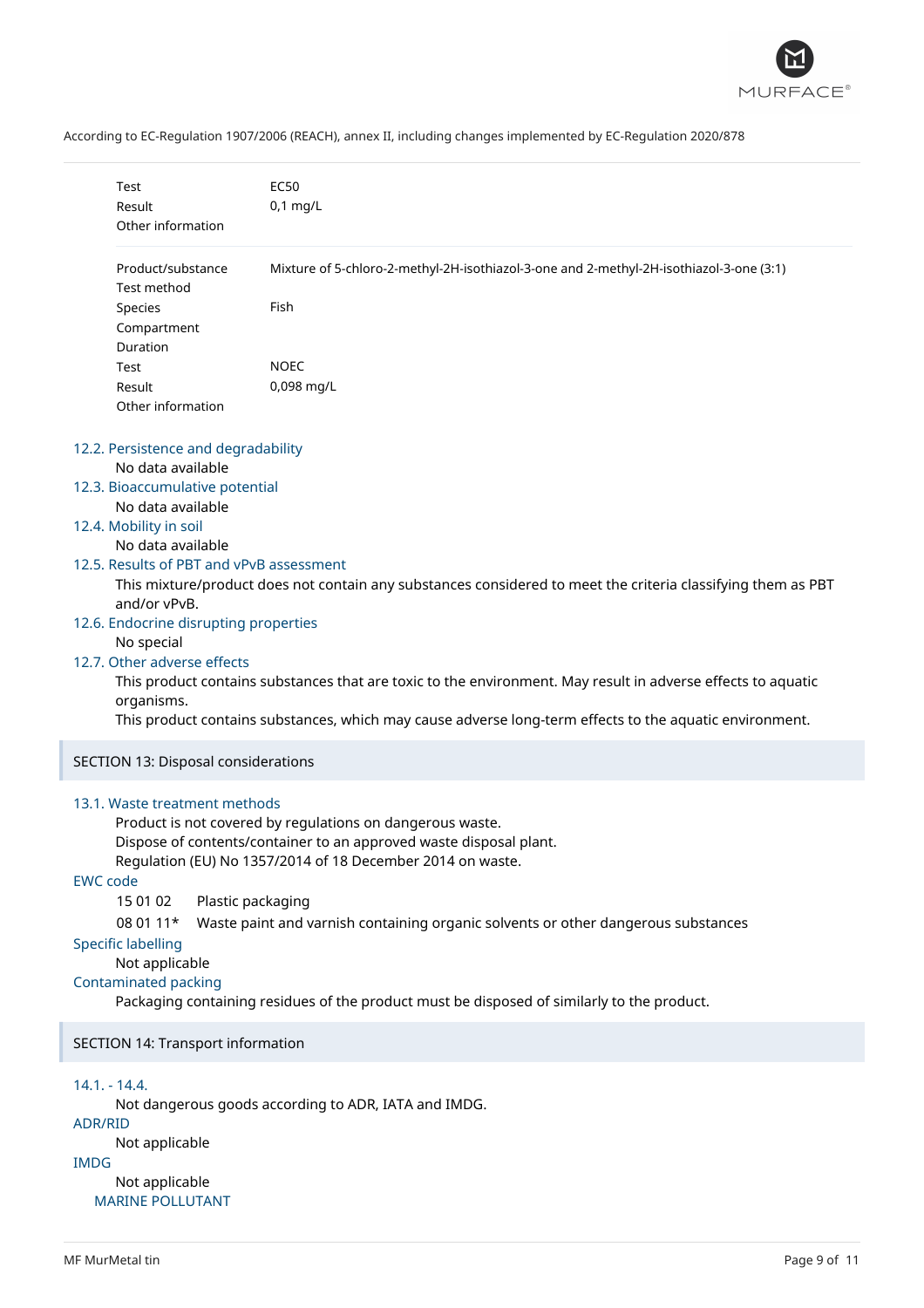

- **IATA** 
	- Not applicable
- 14.5. Environmental hazards
	- Not applicable
- 14.6. Special precautions for user
	- Not applicable
- 14.7. Maritime transport in bulk according to IMO instruments No data available

### SECTION 15: Regulatory information

15.1. Safety, health and environmental regulations/legislation specific for the substance or mixture

Restrictions for application Restricted to professional users.

Demands for specific education

No specific requirements

### SEVESO - Categories / dangerous substances

Not applicable

### Additional information

Not applicable

# Sources

Regulation (EU) No 1357/2014 of 18 December 2014 on waste. CLP Regulation (EC) No 1272/2008, as retained and amended in UK law. EC-Regulation 1907/2006 (REACH), as amended by UK REACH Regulations SI 2019/758

15.2. Chemical safety assessment

No

# SECTION 16: Other information

### Full text of H-phrases as mentioned in section 3

### EUH071, Corrosive to the respiratory tract.

- H301, Toxic if swallowed.
- H302, Harmful if swallowed.
- H310, Fatal in contact with skin.
- H314, Causes severe skin burns and eye damage.
- H315, Causes skin irritation.
- H317, May cause an allergic skin reaction.
- H318, Causes serious eye damage.
- H330, Fatal if inhaled.
- H361, Suspected of damaging fertility or the unborn child.
- H400, Very toxic to aquatic life.
- H410, Very toxic to aquatic life with long lasting effects.
- H412, Harmful to aquatic life with long lasting effects.

### Abbreviations and acronyms

- ADN = European Provisions concerning the International Carriage of Dangerous Goods by Inland Waterway
- ADR = The European Agreement concerning the International Carriage of Dangerous Goods by Road
- ATE = Acute Toxicity Estimate
- BCF = Bioconcentration Factor
- CAS = Chemical Abstracts Service
- CE = Conformité Européenne
- CLP = Classification, Labelling and Packaging Regulation [Regulation (EC) No. 1272/2008]
- CSA = Chemical Safety Assessment